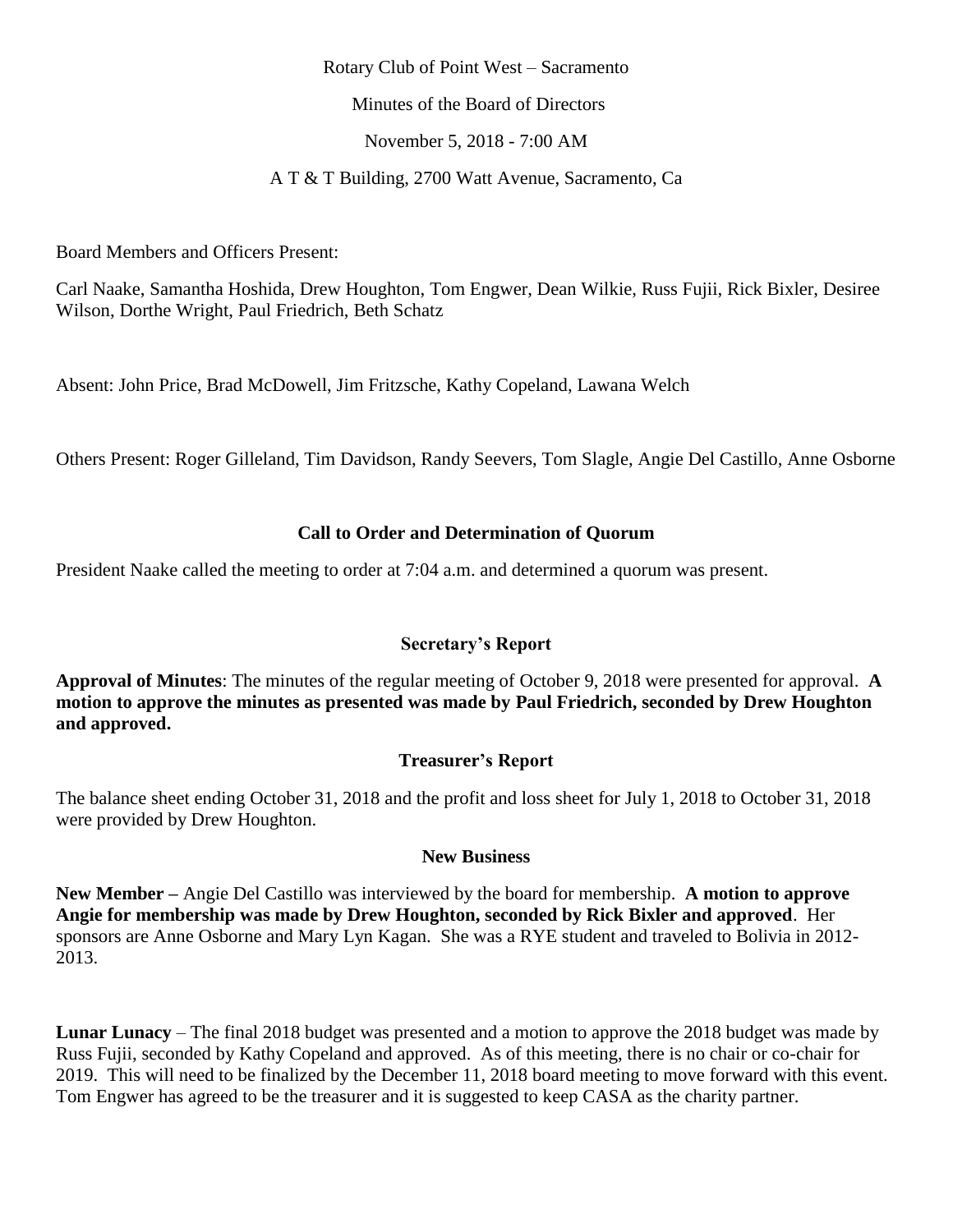**Brewfest 2019** – Tim Davidson presented the proposed budget for the 25<sup>th</sup> annual Brewfest. The updated changes include two charity partners, WEAVE at 10% profit (front gate help day of event) and Runnin for Rhett at 20% for their assistance in leveraging some of their contacts for breweries and help at the event. John Price will be the co-chair and Jesse Nix will be the treasurer for 2019. Jesse Nix has committed to be the co-chair for 2020. **A motion to approve the budget and WEAVE as the charity partner and Runnin' for Rhett as the co-charity partner was made by Rick Bixler, seconded by Tom Engwer and approved**, subject to proper vetting by the GRC.

**Golf Tournament** – Bob Porter submitted a budget for the 2019 golf tournament to be held on May 3, 2019 at Mather Golf Course. **A motion to approve the proposed budget was made by Paul Friedrich, seconded by Russ Fujii and approved.**

## **Grant Review Committee**

No report.

## **President's Report**

President Naake presented the idea of the chair of the Satellite club to be a voting member on the club board. It was recommended to be taken to the club for a club vote and change in the by-laws.

## **Board Reports**

## **John Price – Club Service 1**

No report.

# **Tom Engwer – Club Service 2**

Satellite Club mixer is Wednesday, November 7, 2018. Hope everyone attends!

## **Dorthe Wright – Club Service 3**

The fun committee is planning the limo and lights event. Date TBD.

# **Beth Schatz – Vocational Service**

Please remember to send information on events, write up and needs to Trish to be published the newsletter! Tour of Business' TBD – Anne Baron is working on scheduling something this fall.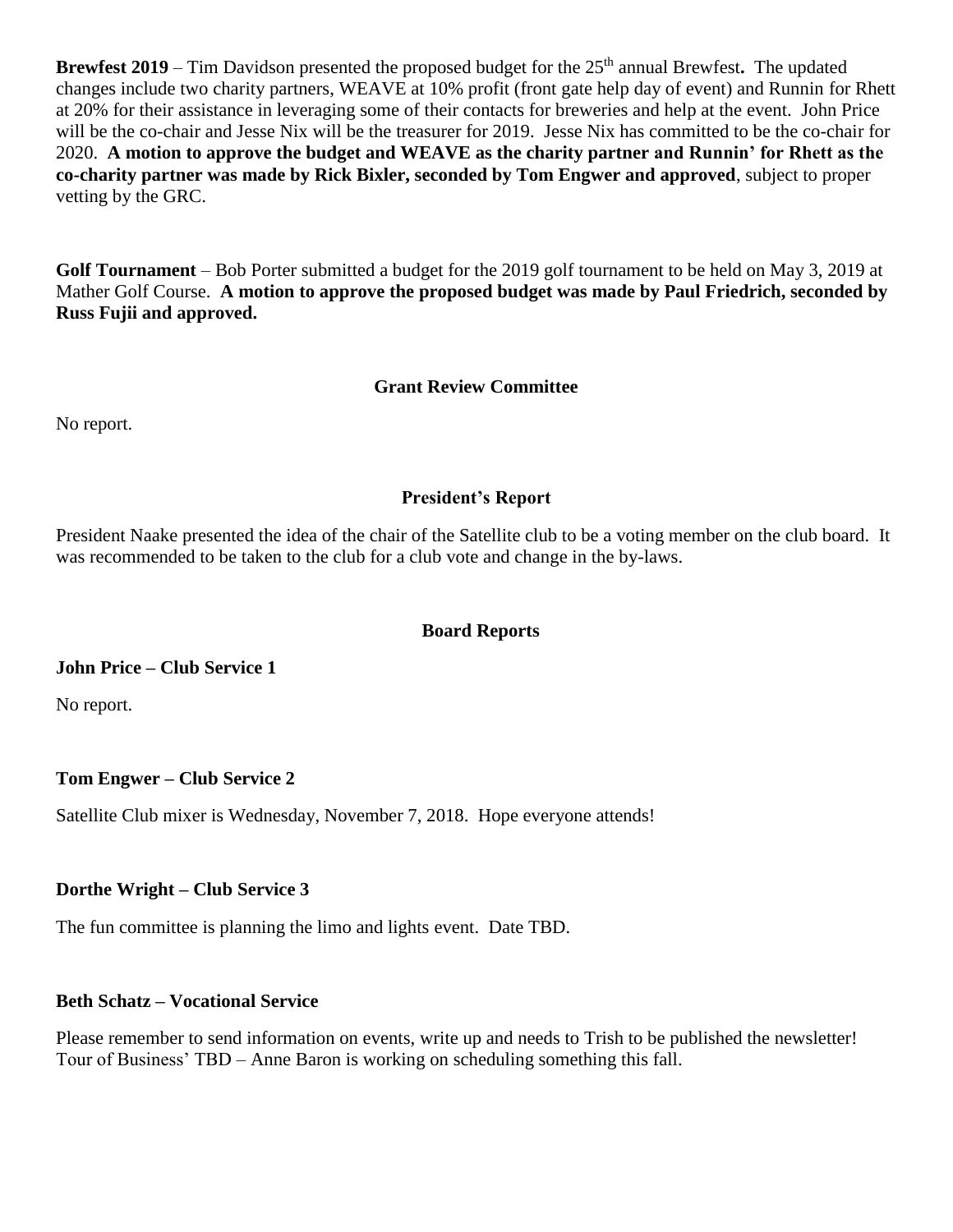## **Brad McDowell – Community Service 1**

Greg Garcia is chairing the Comfort Cases packing party on November 10, 2018 with the 20-30 club. Bob Porter will chair the golf tournament scheduled for May 3, 2019 at Mather Golf Course.

## **Dean Wilkie – Community Service 2**

Jim Hare will chair the Salvation Army bell ringing and chicken chucking. Chicken chucking will be Thursday, December 20, 2018 from 8am-12pm at Cal Expo. Contact Jim Hare to sign up.

## **Paul Friedrich – International Service**

The meeting at B Street Theater and the District Foundation Dinner was fun! Putting for Polio was a success and there is a District International Grants Seminar on November 10, 2018 that Tim Davidson will be presenting at.

## **Russ Fujii – Youth Services**

Working on Greer Elementary School tutors, we have 15 signed up to help so far – tutoring will start this week. Tom Cicchini, Kristi Kendall and Mike Garcia are working on the speech contest. Partners in Leadership is tomorrow.

## **Lawana Welch – Satellite Chair**

No report.

# **Samantha Hoshida – Club Information Officer**

Run to Feed the Hungry is Thanksgiving morning…join our team!

Metro Chamber Holiday Party is Tuesday, December 4, 2018.

# **Kathy Copeland – President Elect**

Working on fireside chat talking points, the upcoming holiday meeting and scheduling the head table.

## **Desiree Wilson – Public Image**

Please send content/dates to Desiree for social media and updating the club calendar.